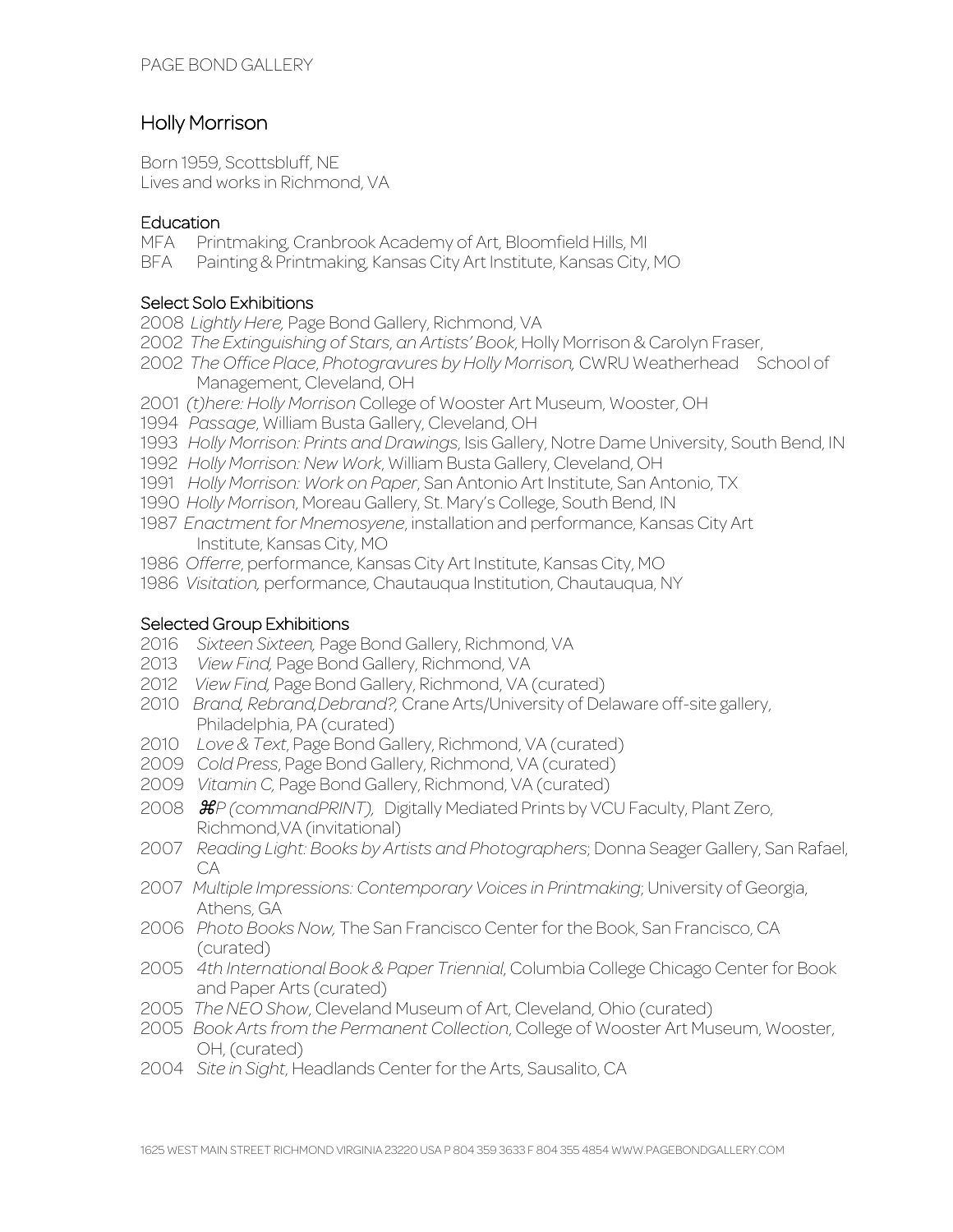- 2004 *Matter & Spirit*: *The Genesis and Evolution of the Book*, Wells College, Aurora, NY, (curated)
- 2004 *Four Extraordinary Books*, Heights Arts, Cleveland, OH, (curated)
- 2003 *The Method & The Matrix: Contemporary Printmaking in Ohio*, Riffe Gallery, Columbus, OH, & Weston Art Gallery, Cincinnati, OH (curated)
- 2003 *Page Me: the art of zines, commix and other artist-made books*, SPACES Gallery, Cleveland, OH, (curated)
- 2001 *Photo/Graphic: Reading Postmodern Photography*, (collaborative installation with Mary Jo Toles) Akron Art Museum, Akron, OH
- 2000 *Fabricating Memory*, William Busta Gallery, Cleveland, OH, (invitational)
- 2000 *The Great Lake Erie: Imagining an Inland Sea*, Hallwalls Gallery, Buffalo, NY, (curated)
- 2000 *Reading Visual Text: Regional Volumes*, Brew House Space, Pittsburgh, PA, (invitational)
- 1999 2000 *Common Ground: Contemporary Landscapes from Israel and Ohio,* Ohio Arts Council's Riffe Gallery, Columbus; Weston Gallery, Cincinnati; the Artists House, Jerusalem, Israel, "catalogue" (curated)
- 1999 *Embody/Disembody*, Corcoran Museum of Art, Washington, DC; Chicago Cultural Center, Chicago, IL, "catalogue" (invitational)
- 1999 *Ohio Print Biennial*, Cleveland Artists Foundation, Cleveland, OH, (invitational)
- 1996 *Urban Evidence: Contemporary Artists Reveal Cleveland*, collaborative exhibition curated by the Cleveland Museum of Art, the Cleveland Center for Contemporary Art, and SPACES Gallery, Cleveland, OH, "catalogue" (invitational)
- 1989 *The Women's Room*, The Edge Gallery, Chicago, IL, (invitational)
- 1985 *Works on Paper*, Detroit Artist's Market, Detroit, MI, (juried)
- 1985 *Motor City Breakdown*, University of Kentucky Center for Contemporary Art, Lexington, KY
- 1985 *Collaboration*, Cranbrook Academy of Art Museum, Bloomfield Hills, MI, (curated)
- 1985 *Kansas City Art Institute 100th Anniversary: Six Selected Graduates*, Karl Oskar Gallery, Westwood Hills, KS, (invitational)
- 1984 *Heroes and Idols*, Detroit Focus Gallery, Detroit, MI, (juried)
- 1984 *Works on Paper*, Cranbrook Academy of Art Museum, Forum Gallery, Bloomfield Hills, MI, (juried)
- 1984 *Scarab Club Annual Print Exhibition*, The Scarab Club, Detroit, MI, (juried, awarded Best of Show)
- *1984 Steelface Corporation Annual Exhibition*, Steelface Corporation, Southfield, MI (juried, awarded first place, printmaking)
- 1983 *Monoprints Published by Squadron Press*, Douglas Drake Gallery, Kansas City, KS, (invitational)

# Grants, Fellowships, and Awards

2006–07 Virginia Commission for the Arts Artist Fellowship, Richmond, VA

- 2006-07 VCU Center for Teaching Excellence Grant, Richmond, VA
- 2004 Headlands Center for the Arts, Residency Fellowship, Sausalito, CA
- 2004 Cleveland Institute of Art John and Maxeen Flowers Digital Technology Grant, Berkeley and Brisbane, CA.
- 2003 Cleveland Institute of Art John and Maxeen Flowers Digital Technology Grant
- 2003 Ohio Arts Council Individual Artists Grant
- 2001 2002 Ohio Arts Council, Artist Project Grant
- 2000 Cleveland Institute of Art Faculty Travel Grant Designing Leadership
- 1999 Cleveland Institute of Faculty Development Grant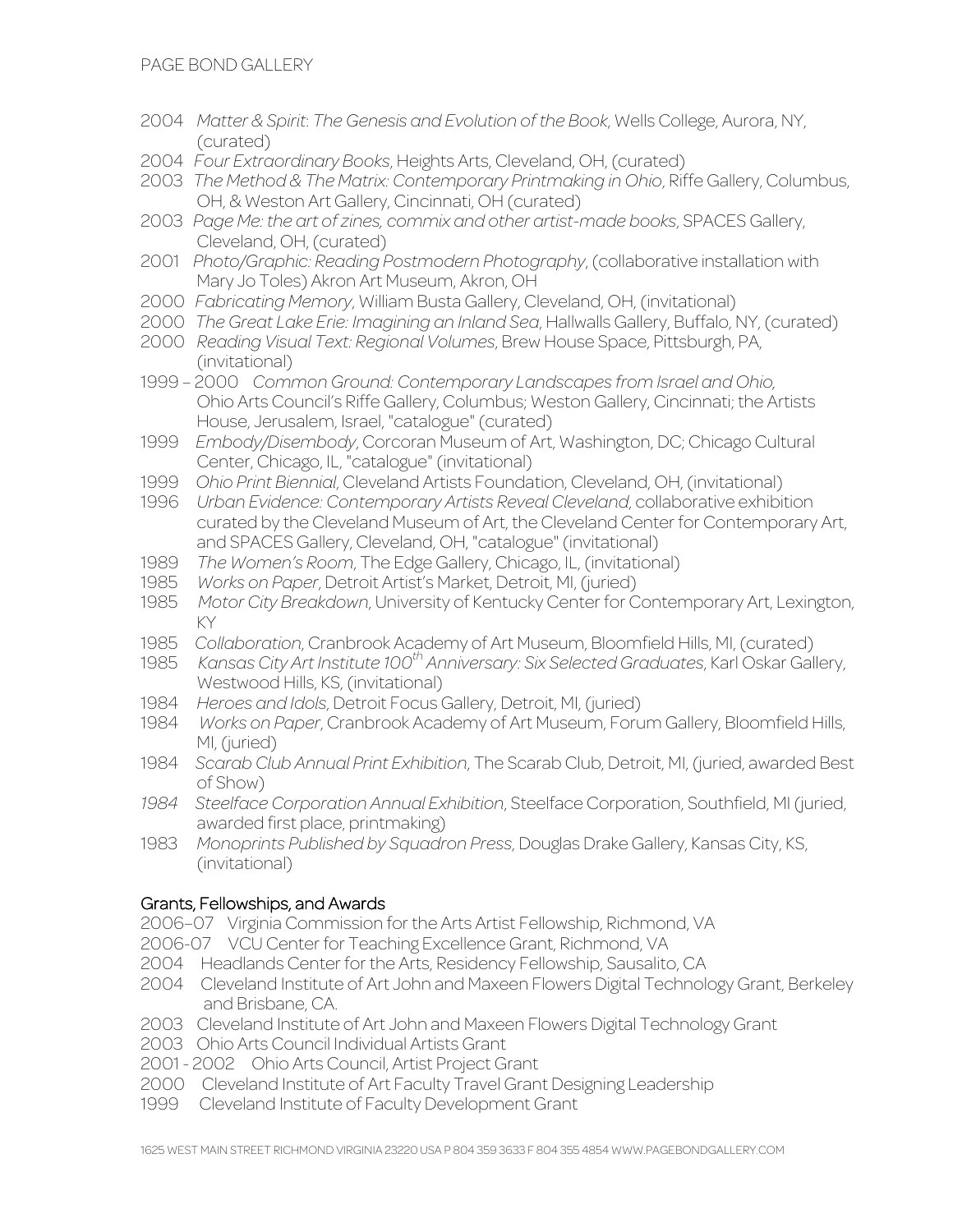- 1999 Ohio Arts Council Individual Artists Grant
- 1998 Recipient of the 1998 Cleveland Arts Prize in Visual Art, supported by the Cleveland Women's City Club Foundation
- 1991 MacDowell Colony, Residency Fellowship, Peterborough, NH

# Museum Collections & Public Commissions

Ball State University Museum of Art, Muncie, IN Capital One Financial Corporation; Richmond, VA Cleveland Institute of Art, Jessica R. Gund Memorial Library, Artists' Book Collection, Cleveland, OH Cleveland Public Library, Louis Stokes Wing, public art commission, Cleveland, OH Cranbrook Academy of Art Museum, Bloomfield Hills, MI Detroit Institute of the Arts, Detroit, MI The Federal Reserve Bank, Cleveland, OH Jane Voorhees Zimmerli Art Museum (Rutgers Archives) Library of Congress Prints & Photographs Division Library of Congress Rare Book and Special Collections Division Los Angeles County Museum of Art Louisiana State University, Hill Memorial Library Rare Book Collection; Baton Rouge, LA Milwaukee Art Museum The Museum of the Art Institute of Chicago, Department of Prints and Drawings Museum of Fine Arts, Boston Muskegon Museum of Art, Muskegon, MI The Museum of Modern Art Department of Prints and Illustrated Books National Gallery of Art Nelson Atkins Museum of Art, Kansas City, MO Newport Harbor Art Museum, Newport Beach, CA New York Public Library Print Collection Philadelphia Museum of Art Progressive Corporation, Cleveland, OH Southern Graphics Council Archive, University of Mississippi; Oxford, MS State Library of Victoria, Rare Book Collection; Melbourne, Australia TIAA-CREF, St. Louis, MO UCLA at the Armand Hammer Museum of Art Grunwald Center for the Graphic Arts Wesleyan University Museum of Art, Middletown, CT Whitney Museum of Art

#### Visiting Art & Public Presentations

- 2004 Visiting artist lecture, San Francisco Art Institute, San Francisco, CA
- 2004 Public lecture in conjunction with 3-month residency, Headlands Center for the Arts, Sausalito, CA
- 2004 Visiting artist lecture, Center for Word, Text, and Image, San Francisco Art Institute, San Francisco, CA
- 2004 Public lecture, Headlands Center for the Arts, Sausalito, CA
- 2003 Presenter with poet Harvey Hix and painter Daniel Dove for Marcus Thomas Design firm's annual retreat, Cuyahoga Falls, OH
- 2003 Presentation: "The Extinguishing of Stars: The Making of an Artists' Book," Friends of the Oberlin College Library, Oberlin, OH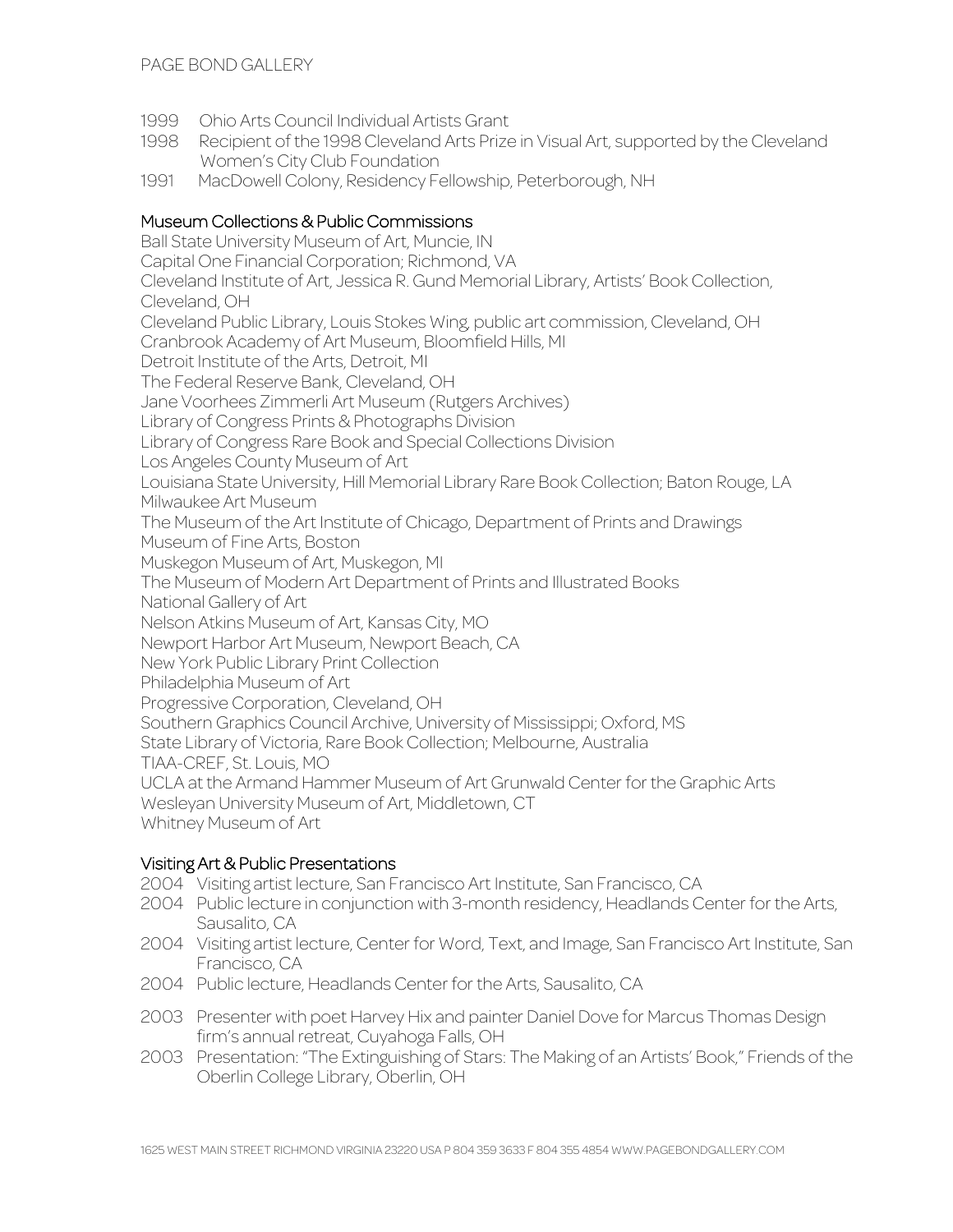- 2003 Photogravure lecture and demonstration, Cleveland Museum of Art Print Club, Cleveland, OH
- 2002 Public presentation: "The Extinguishing of Stars: The Making of an Artists' Book," Zygote Press, Cleveland, OH
- 2001 "Communicating Vessels" lecture in concert with the Photo/Graphic exhibition, Akron Art Museum, OH
- 2001 Visiting artist lecture, The College of Wooster Art Museum, Wooster, OH
- 1999 Lecture on photography with collaborator Mary Jo Toles, Akron Art Museum, OH
- 1999 "Art at the End of the Millennium: An Artist's View," lecture/discussion, Akron Art Museum, OH
- 1998 Studio visit and presentation to SUNY graduate students of public art commissions, SUNY New Paltz, New Paltz, NY
- 1997 Public lecture in conjunction with the completion of The Golden Game a public art commission completed in 1997, Cleveland Public Library, Louis Stokes Wing, Cleveland, OH
- 1997 Studio visit and presentation to Cranbrook graduate students of public art commissions completed and in process, Cranbrook Academy of Art and Design, Bloomfield Hills, MI
- 1996 Public lecture in conjunction with the exhibition Urban Evidence: Contemporary Artists Reveal Cleveland, Cleveland Center for Contemporary Art, Cleveland, OH
- 1994 Visiting artist lecture and studio demonstration in color intaglio printing, Kent State University, Kent, OH
- 1993 Visiting artist lecture, Cleveland State University, Cleveland, OH
- 1993 Visiting artist lecture, studio demonstration color intaglio printing, critique with graduate students, Notre Dame University, South Bend, IN
- 1993 Lecture in conjunction with the exhibition *Drawing Together*, McDonough Museum of Art, Youngstown, OH
- 1992 Visiting artist lecture, critique with graduate students, Ohio State University, Columbus, OH
- 1991 Visiting artist lecture & workshop with undergraduate printmaking students, San Antonio Art Institute, San Antonio, TX
- 1990 Visiting artist residency in the Printmaking Department during resident area head Steve Murakishi's sabbatical, Cranbrook Academy of Art and Design, Bloomfield Hills, MI
- 1990 Visiting artist lecture, St. Mary's College, South Bend, IN
- 1988 Visiting artist lecture, Moore College of Art and Design, Philadelphia, PA
- 1986 Visiting artist residency with Kansas City magnet school, Sumner Academy of Art and Science, Kansas City, KS

#### **Conferences**

- 2012 "Mentorship: Navigating Currents," SGC International Conference-Mark/Remarque, New Orleans, LA
- 2010 Panel: FstMdia/Slow Knowledge; co-chair, with Troy Richards, University of Delaware; Nigel Rolfe, Royal College of Art, London; and Rhys Himsworth, VCUarts Plant Zero Fellow; SGC International Conference-Mark/Remarque, Tyler School of Art, Philadelphia, PA
- 2008 Presenter: "The Role of Classical Practices in the Digital Age," with Cynthia Kukla Professor, School of Art, Illinois State University, Mid America Print Conference, North Dakota State University, Fargo, ND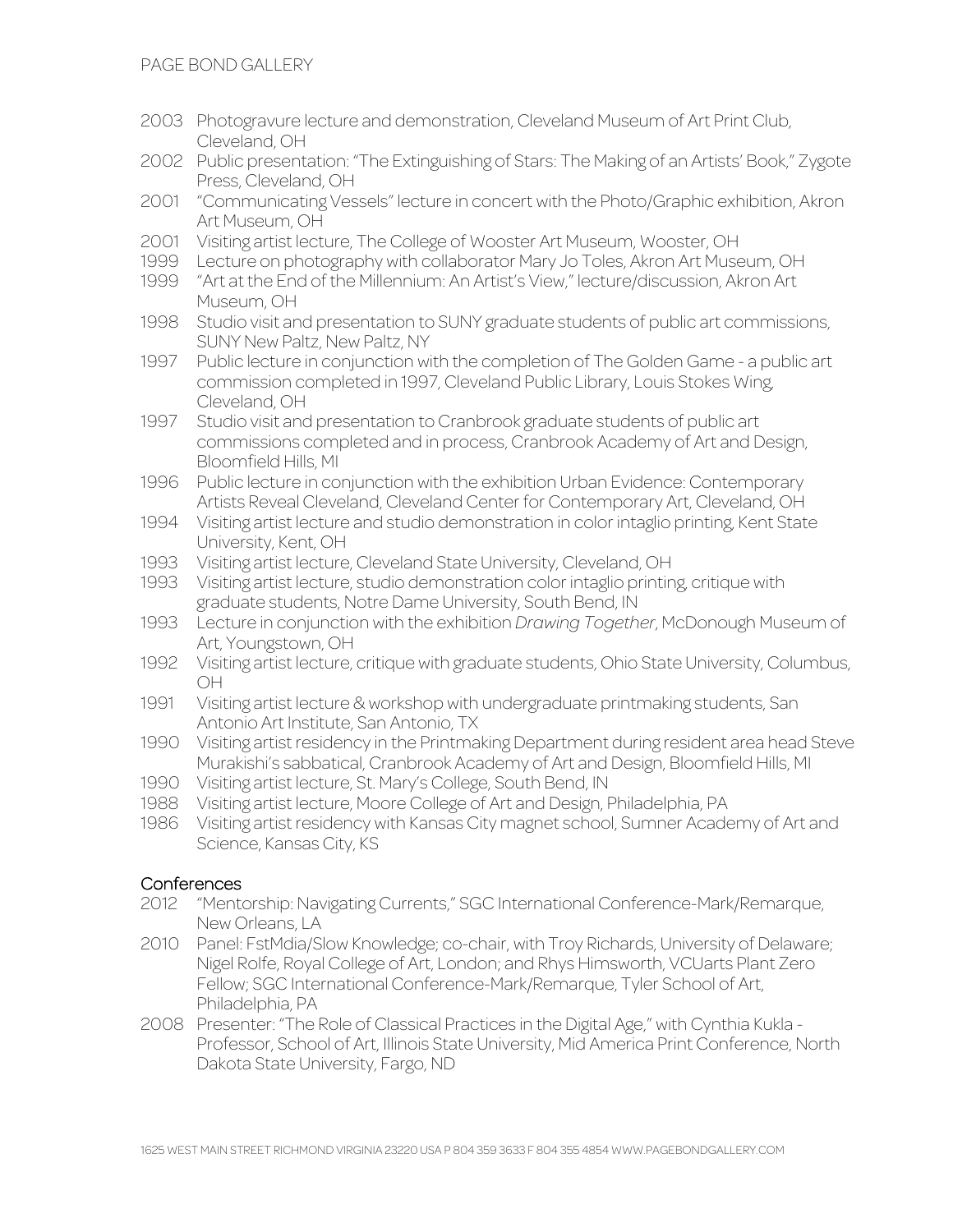- 2006 Presenter, "Art and Design Facilities of the Future" with Cynthia Lawson Parsons School of Design; Moderator: Sally McRorie – Dean, College of Visual Arts, Theatre & Dance, FSU; NASAD Annual Conference, Minneapolis, MN
- 2003 Panel participant, printmaking roundtable, "The Method & the Matrix," Ohio Arts Council, Columbus, OH
- 2002 Conference Workshop/Presenter with Kaylynn TwoTrees, and Matthew Scott Haar Farris, "Seven Directions Practice: Discovering and Developing Ways of Learning," AAHE NCHE, Chicago, IL
- 2001 Presenter, "Seven Directions Practice for Higher Education," NAWE Conference on Women in Higher Education, Boston, MA
- 2001 Panelist, "Cleveland's Creative Essence 1900-2000: The Artist Past and Future" with artists Don Harvey and Michaelangelo Lovelace, Moderator: Frannie Taft, The Cleveland Foundation, Cleveland Institute of Art, (public panel simultaneously broadcast on Cleveland Public Radio WCPN)
- 1999 Panelist, "Don't Look Back: What the Future Holds for Artists' Spaces" with Frank Green, Roberta Bedoya, and Martha Wilson; Moderator William Busta, SPACES Gallery, Cleveland, OH
- 1998 Panelist for Firelands College symposium *Censorship in the Arts*, Firelands College/Bowling Green State University, Huron, OH

# Teaching Experience

- 2005 Present Associate Professor, Painting & Printmaking, Virginia Commonwealth University, Richmond, VA
- 1991 -2005 Associate Professor, Integrated Media Environment, Cleveland Institute of Art, Cleveland, OH
- 2001 Summer course, "Sense of Place," for Cleveland Institute of Art in Fasano, Italy
- 1994 Printmaking Head, summer session, Lacoste School of the Arts, Lacoste, France
- 1990 Instructor, painting and drawing in the women's minimum and medium security facilities, Adult Correctional Institution, Cranston, RI
- Assistant Professor, Department of Fine Arts, Foundation Drawing, Kutztown University, Kutztown, PA
- 1987 1988 Instructor, "Introduction to Studio Art," Rutgers University, Camden, NJ<br>1986, 1987 Drawing Instructor (consecutive summers), Chautauqua Institution,
- Drawing Instructor (consecutive summers), Chautauqua Institution, Chautauqua, NY
- 1985 1986 Instructor, Foundation Drawing, Moore College of Art and Design, Philadelphia, PA
- 1984 1985 Teaching Assistant, Department of Printmaking, Cranbrook Academy of Art and Design, Bloomfield Hills, MI
- 1982 1983 Arts Instructor in Kansas City Schools, Kansas City, MO
- 1979 1983 Instructor, Education Department, Nelson Atkins Museum of Art, Kansas City, MO

# Curatorial & Juried Work

- 2003 Juror with Sabine Kretschmar, Stark County Artists Exhibition, Massillon Museum, Massillon, OH
- 1999 Juror for the Wendy Moore Emerging Artist Award, Cleveland Center for Contemporary Art, Cleveland, OH
- 1998 Member of a 3-person jury for the 10th Annual Cleveland Performance Art Festival, Cleveland, OH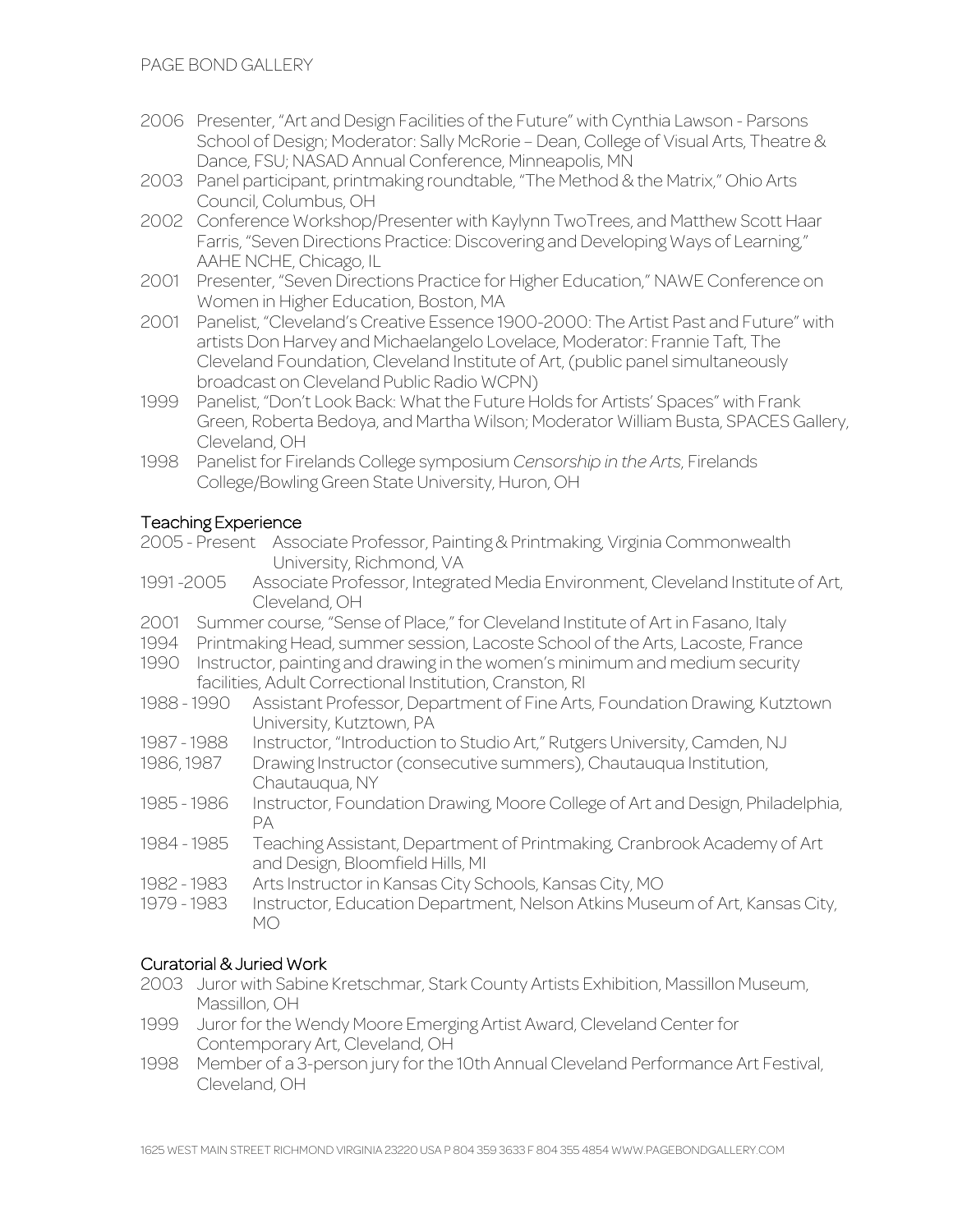- 1997 Co-curator with Bellamy Printz for the exhibition *What's Rite?*, SPACES Gallery, Cleveland, OH
- 1995 Member of the curatorial team for the exhibition *Radical Ink*, SPACES Gallery, Cleveland, OH
- 1992 Curator for the exhibition *The Printmaking Workshop: Bob Blackburn's Collection*, Cleveland Institute of Art, Reinberger Gallery, Cleveland, OH
- 1992 "Printmaking Paradigm," lecture presented in conjunction with the *Printmaking Workshop/Bob Blackburn* exhibition, Cleveland Institute of Art, Cleveland, OH

# Professional Activity

- 2007 Master Printer; artist-Sebastiaan Bremer; published by VCU's PAPR EDITIONS, Richmond, VA
- 2007 Loirinha quad-tone digital print with etching and engraving on Somerset Enhanced Velvet, paper 32" x 24", plate 23 ¾" x 17 ¾", edition of 12 with 2 artist's proofs, 4 working proofs, and 3 color trial proofs;
- 2006 Master Printer; artist—Joanne Greenbaum; published by VCU's PAPR EDITIONS, Richmond, VA untitled – 4 plate etching and aquatint, paper 22" x 15", plates 12" x 9", in an edition of 15; untitled – 4 plate etching and aquatint, paper 22" x 15", plates 12" x 9", in an edition of 18; untitled – 1 plate etching and engraving, paper 30" x 22", plate 22" x 17", in an edition of 15
- 2002 Team Project Manager, One Week: A Week in the Life of University Circle, a collaborative digital media project between CIA and the Weatherhead School of Management, Case Western Reserve University
- 1998 Participant in Media Working Group's Open Studio: the Arts On-line, funded by the Benton Foundation and the National Endowment for the Arts, Covington, KY, (invitational)
- 1998 Photogravure with Lothar Osterburg, 2-week workshop, workshop organizer and assistant to master printer Osterburg, Cleveland Institute of Art, Cleveland, OH
- 1991 1996 Visiting Artist Program Director, Cleveland Institute of Art, Cleveland, OH
- 1989 Master Printer for artist Tony Fitzpatrick's suite of 16 intaglio prints, Dark Horses, published by Janet Fleisher Gallery, Philadelphia, PA
- 1986 1987 Printer for the Kansas City Art Institute, Kansas City, MO, tutorials and editioning for visiting artists Alice Aycock, Mary Beth Edelson, Brenda Goodman, Anne Humanfeld, and Tony Naponic
- 1984 1985 Museum Preparator for the Cranbrook Academy of Art Museum, Bloomfield Hills, MI

# Professional Service Community Service

- 2001 2007 Cleveland Arts Prize, Visual Arts Award, Member of a six-member committee responsible for reviewing nominations and awarding the annual Cleveland Arts Prize in Visual Arts, Cleveland, OH
- 1995 2000 Appointment to the Board of Trustees SPACES Gallery, Cleveland, OH, member of the Programming Committee and Space Lab Committee
- 1995 1997 Appointment to the Programming and Education Committees of the Cleveland Center for Contemporary Art, Cleveland, OH
- 1993 1995 Appointment to the Board of Trustees of the Committee for Public Art, Cleveland, OH, 1993 appointed co-chair of the Programming Committee with